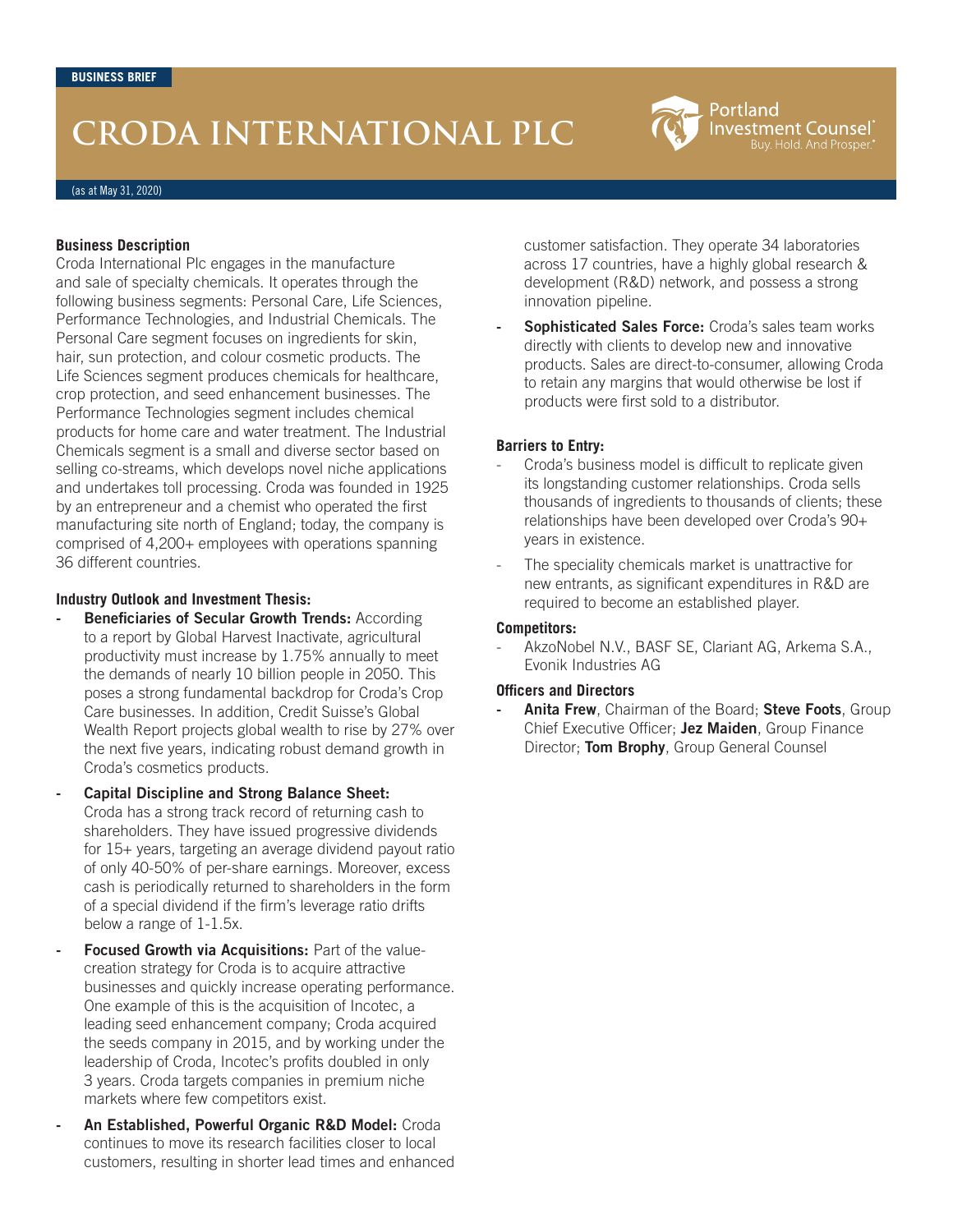# **CRODA INTERNATIONAL PLC**

**Portland<br>Investment Counsel**<sup>®</sup><br>Buy. Hold. And Prosper.<sup>®</sup>

(as at May 31, 2020)

**Financial Summary:**

| Income Statement (GBP millions, years ended December 31st) |                  |         |                  |          |          |          |
|------------------------------------------------------------|------------------|---------|------------------|----------|----------|----------|
|                                                            | 2013             | 2014    | 2015             | 2016     | 2017     | 2018     |
| <b>Total Revenue</b>                                       | 1077             | 1046.6  | 1081.7           | 1243.6   | 1373.1   | 1386.9   |
| Operating Income                                           | 264.6            | 248.4   | 264.2            | 298.2    | 332.2    | 342.5    |
| <b>EBITDA</b>                                              | 297.2            | 279.4   | 302.3            | 344.3    | 381.8    | 392.6    |
| Free Cash Flow                                             | 147.9            | 114     | 117.5            | 155.5    | 98.5     | 155.4    |
| Dividends Paid to Equity Investors                         | $-83.6$          | $-88.1$ | $-90.9$          | $-230.2$ | $-100$   | $-110.5$ |
|                                                            |                  |         |                  |          |          |          |
| <b>Balance Sheet</b>                                       |                  |         |                  |          |          |          |
| Net Debt                                                   | 202.2            | 180.2   | 259.3            | 364.1    | 381.5    | 425.5    |
| <b>Total Equity</b>                                        | 419.4            | 489     | 607.3            | 608.8    | 829.9    | 998      |
| Net Debt: Total Equity                                     | 48%              | 37%     | 43%              | 60%      | 46%      | 43%      |
|                                                            |                  |         |                  |          |          |          |
| <b>Cash Flow Statement</b>                                 |                  |         |                  |          |          |          |
| Cash Flow from Operations                                  | 191.3            | 174.6   | 207.6            | 263.8    | 262.5    | 262      |
| Cash Flow from Investing                                   | $-85.7$          | $-67$   | $-196.5$         | $-107.3$ | $-189.5$ | $-185.1$ |
| Cash Flow from Financing                                   | $-130.8$         | $-85.3$ | $-3.5$           | $-162.6$ | $-72.6$  | $-95.4$  |
|                                                            |                  |         |                  |          |          |          |
| <b>Key Ratios</b>                                          |                  |         |                  |          |          |          |
| Gross Profit Margin                                        | 33.70%           | 32.80%  | 34.90%           | 35.80%   | 37.70%   | 37.70%   |
| <b>Operating Margin</b>                                    | 24.60%           | 23.70%  | 24.40%           | 24.00%   | 24.20%   | 24.70%   |
| Interest Coverage                                          | 20.5x            | 20.2x   | 29.6x            | 32.5x    | 30.5x    | 32.4x    |
| Return on Invested Capital                                 | 29.20%           | 25.50%  | 19.70%           | 21.00%   | 19.20%   | 18.20%   |
|                                                            |                  |         |                  |          |          |          |
| <b>Business Mix</b>                                        |                  |         |                  |          |          |          |
| % of Total Revenue                                         |                  |         |                  | 33.80%   |          |          |
| Personal Care<br>Life Science                              | 36.50%           | 35.30%  | 34.90%<br>20.70% |          | 34.00%   | 35.20%   |
|                                                            | 18.60%<br>33.00% | 19.50%  |                  | 23.50%   | 23.50%   | 23.40%   |
| Performance Technologies                                   |                  | 33.90%  | 32.80%           | 32.40%   | 33.30%   | 32.90%   |
| Industrial Chemicals                                       | 11.90%           | 11.30%  | 11.60%           | 10.30%   | 9.20%    | 8.50%    |
| % of Operating Income                                      |                  |         |                  |          |          |          |
| Personal Care                                              | 50.20%           | 47.20%  | 47.10%           | 48.00%   | 46.80%   | 46.80%   |
| Life Science                                               | 22.10%           | 26.00%  | 28.40%           | 27.50%   | 29.20%   | 28.00%   |
| Performance Technologies                                   | 23.70%           | 25.70%  | 21.50%           | 22.20%   | 22.70%   | 24.90%   |
| <b>Industrial Chemicals</b>                                | 4.00%            | 1.00%   | 3.00%            | 2.30%    | 1.30%    | 0.40%    |

*Source: Croda 2019 Annual Report; Wall Street Journal*